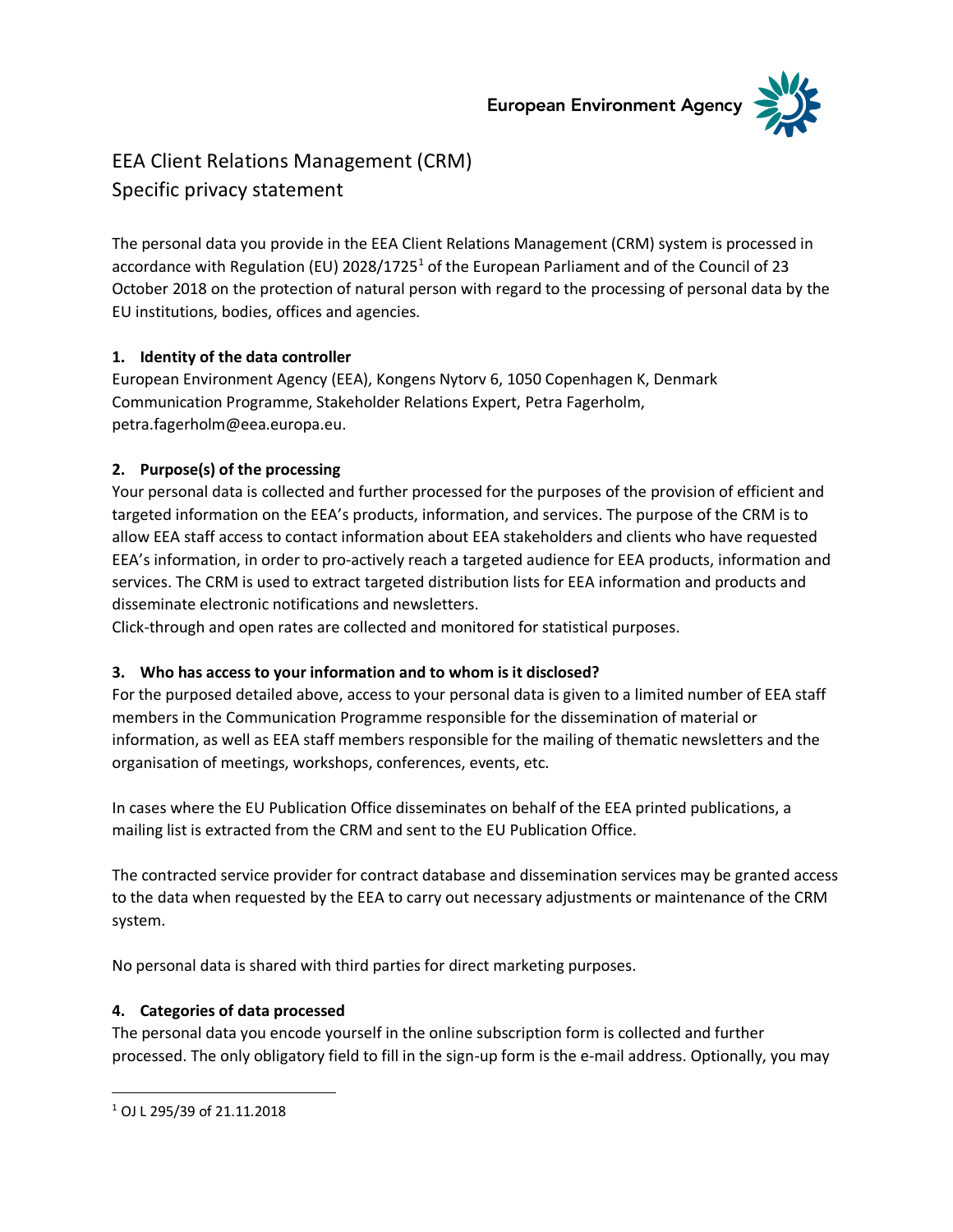provide information about your organisation, organisation type, and areas of interest (environmental themes).

IP addresses and city location information are collected by the CRM only in case you have clicked to allow "tracking". During the sign-up process, you can decide whether the "tracking" option is allowed. You may at any time disable the tracking function via the "preference centre". In case tracking is not enabled, we only collect e-mail address and do not collect any other personal data including IP address and city location.

The personal data collected is the strict minimum required to ensure that the targeted dissemination of information on the EEA could work effectively and serves its purpose.

## **5. Modalities of the processing operation**

Personal data is provided via a submission form available online. It is an automated processing operation whereby you input the data directly in the form which is then stored in a database. The data will be used for mailing out electronic notifications and newsletters.

EEA uses Campaign Monitor for the distribution of electronic notifications and newsletters. Campaign Monitor uses cookies during subscription and dissemination services. Please find the Campaign Monitor's cookie policy here: [https://www.campaignmonitor.com/policies/#cookie-policy.](https://www.campaignmonitor.com/policies/#cookie-policy)

## **6. Legal basis and legality of the processing**

The processing of your personal data is necessary for the performance of tasks in the public interest or the exercise of official authority vested in the EEA as assigned by the following regulations:

- Regulation (EC) No 401/2009<sup>2</sup> of the European Parliament and of the Council of 23 April 2009 on the EEA and Eionet, and in particular Article 2(m) thereof, and
- Regulation (EC) No 1367/2006<sup>3</sup> of the European Parliament and of the Council of 6 September 2006 on the application of the Aarhus Convention on access to information, public participation in decision-making and access to justice in environmental matters to Community institutions and bodies.

Through the subscription form, you give your unambiguous consent to the processing operation.

#### **7. How long do we keep your data?**

Your personal data will be retained as long as you wish to maintain your subscription. In case you wish to permanently erase your data, please send your request to [subscriptions@eea.europa.eu.](mailto:subscriptions@eea.europa.eu) Please note that it may take up to 60 calendar days to erase all traces of such personal data.

Aggregated and anonymous data on the number of subscribers over time, distribution of areas of interest and the click through rates are retained for statistical purposes.

<sup>2</sup> OJ L 126 of 21.5.2009, p. 13.

<sup>3</sup> OJ L 264 of 25.9.2006, p13-19